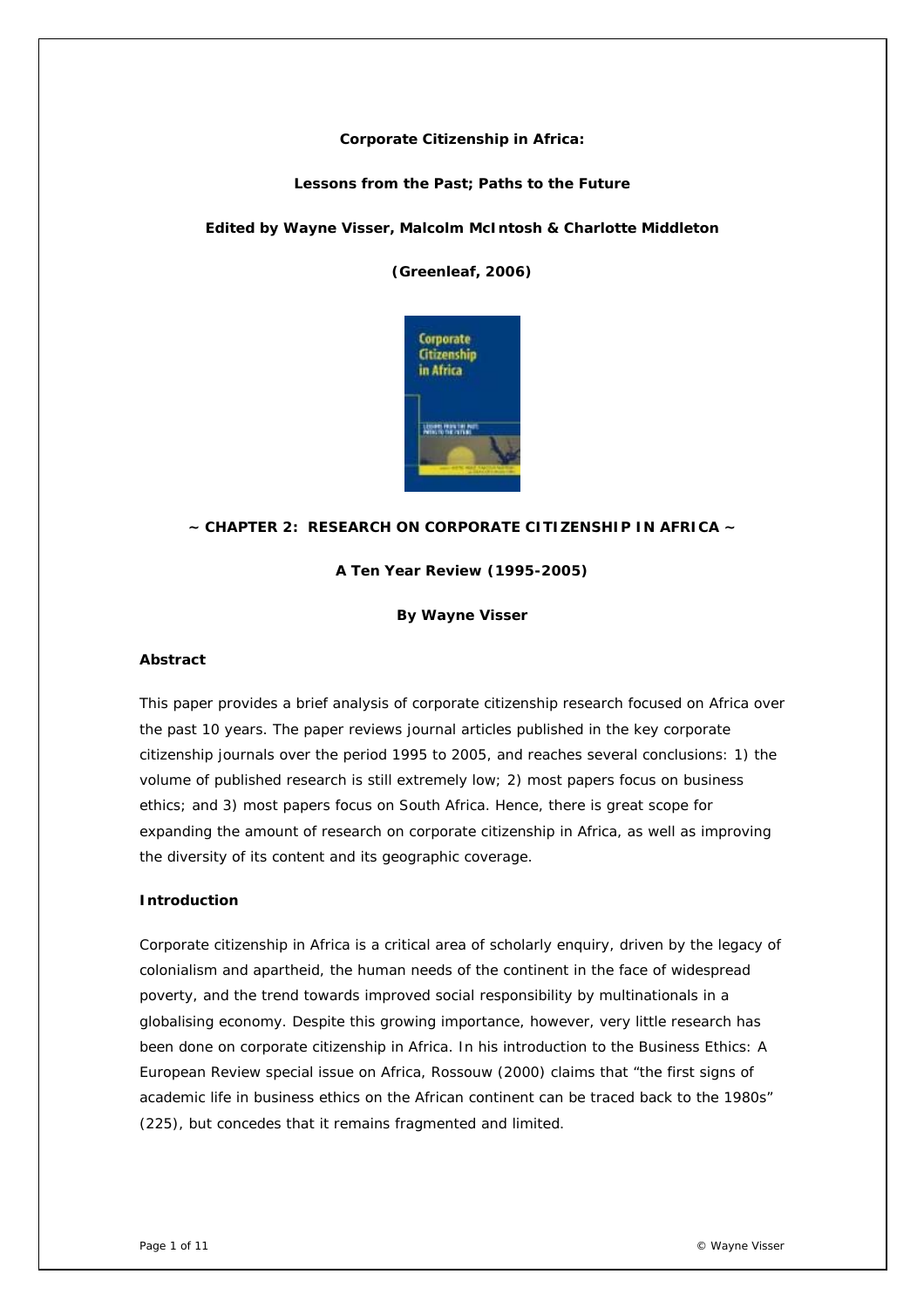One of the reasons that this academic discourse is both interesting and important is that corporate citizenship in Africa has its own unique features, distinctive from other regions in the world. Rossouw (2000) suggests three areas that characterise business ethics in Africa: 1) On the macro-level, the influence of Africa's colonial and neo-colonial past; 2) On the meso-level, the moral responsibility of business towards the reconstruction of African societies; and 3) On the micro-level, the way in which individual businesses deal with affirmative action to overcome the consequences of historical racism, sexism and economic exclusion.

Visser (2005) argues that, in terms of Carroll's (1991) pyramid model of corporate social responsibility, in which the layers denote relative emphasis assigned to various responsibilities, Africa exhibits a different ordering to the classic model. Specifically, economic responsibilities still get the most emphasis, but philanthropy is given second highest priority (as opposed to legal responsibilities in the classic Carroll pyramid), followed by legal (as opposed to ethical) and then ethical (as opposed to philanthropic) responsibilities. Furthermore, he suggests that, given the ethical dilemmas faced by companies in Africa, a more dynamic and sophisticated model of corporate responsibility may be more appropriate, such as one drawing on complexity theory (McIntosh 2003).

In the first study of business ethics as an academic field in Africa, Barkhuysen and Rossouw (2000) found 77 courses and seven centres located in six countries, namely Egypt, Ghana, Kenya, Nigeria, South Africa and Uganda. Furthermore, they identified 167 relevant publications, including 130 articles and 26 books. The majority of articles were written by South African authors, followed by authors residing outside Africa, as well as some from Kenya, Uganda and Nigeria. The content was heavily focused on descriptive and normative ethical issues.

In a review of academic research on corporate citizenship in South Africa, Visser (2005) found that, of the pre-1994 publications, most deal with the ethical investment issues relating to apartheid, while, of the post-1994 articles, many focus on the individual ethics of South African managers. Other areas of focus have included specific South African sectors (most notably mining and chemicals), socially responsible investment, stakeholder theory, small and medium sized enterprises, corporate environmental management, sustainability reporting, corporate governance, and general CC corporate citizenship.

While not strictly comparable due to methodological differences, this paper builds on these previous contributions in two ways: 1) by broadening Barkhuysen and Rossouw's exclusive focus on business ethics; and 2) by expanding Visser's previous geographic focus on South Africa.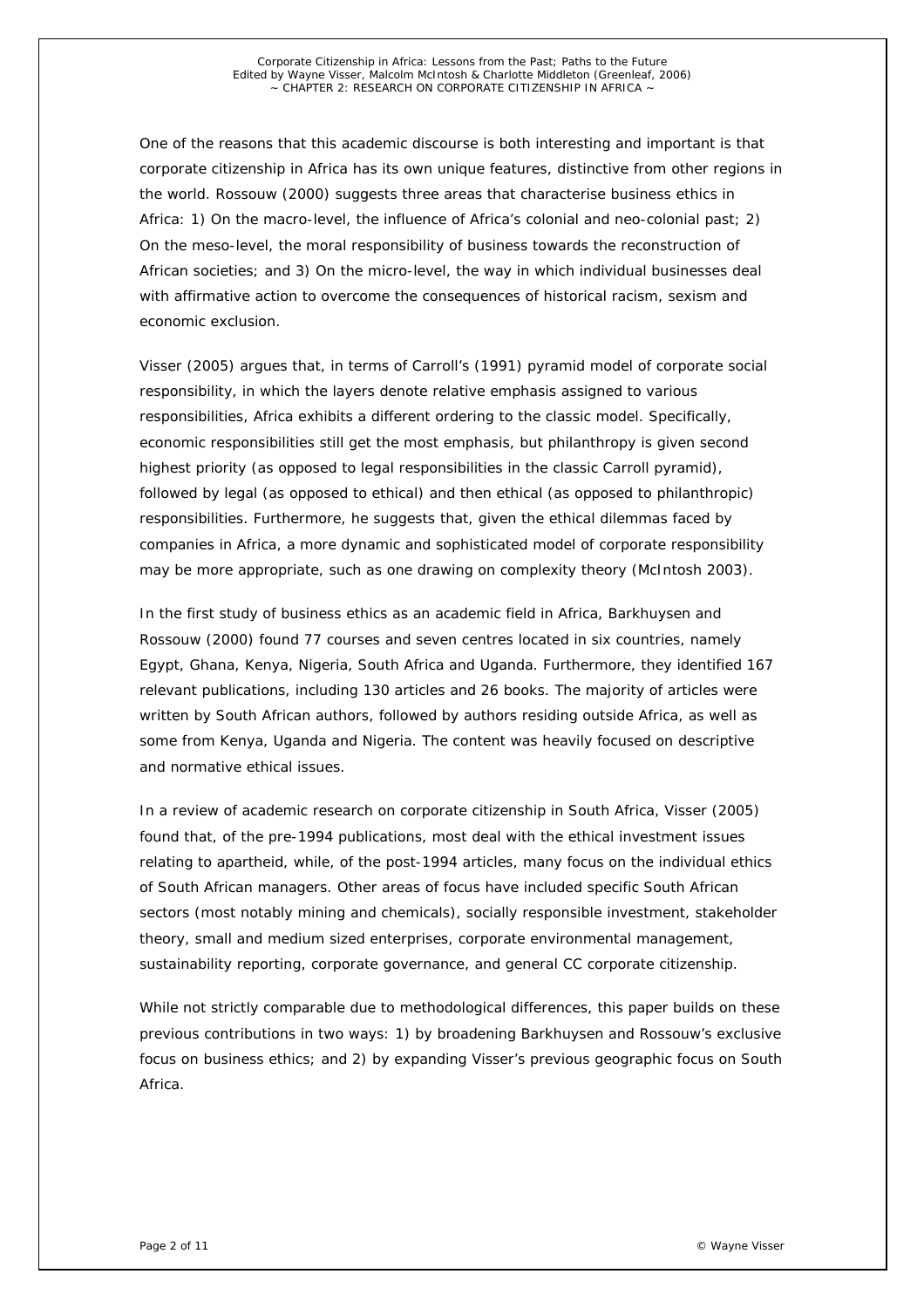### *Research Method*

This research is based on an electronic search of the online databases of journals in area of corporate citizenship. Some journals – like the Journal of Business Ethics, Business Ethics Quarterly, Business and Society, and Business and Society Review – justified inclusion based on their influence, as measured by the impact factor published by the Social Science Citation Index (SSCI), and their ranking in the top 20 journals by impact factor over a number of years. This is same as the selection approach used by Lockett, Moon et al. (2005) in their review of corporate social responsibility articles published in management journals.

Since these are all US-based publications, other journals were selected – including the Journal of Corporate Citizenship and Business Ethics: A European Review – to improve the geographic balance, as well as being respected journals in their own right. Finally, a number of journals – like Corporate Social Responsibility and Environmental Management, Business Strategy and the Environment, Organization and Environment and Corporate Environmental Strategy – were included to improve the thematic coverage of the environmental aspect of corporate citizenship.

Of course, there are African-oriented corporate citizenship articles published in other journals – for example, in the International Affairs special issue on Corporate Social Responsibility in Developing Countries (May 2005, Volume 81 Issue 3) and in the Development special issue on Corporate Social Responsibility (September 2004, Volume 47 Issue 3). However, this review specifically targeted corporate citizenship journals to see how much African research had penetrated the core corporate citizenship academic discourse.

Table 1 shows the volumes and dates that are covered by the research for each journal. In the exceptional cases where these do not extend back to 1995, it is either because they were launched more recently – like the Journal of Corporate Citizenship – or they were unavailable online as far back as 1995 – like Corporate Social Responsibility and Environmental Management, Business Strategy and the Environment, Organization and Environment and Corporate Environmental Strategy.

The terms used for the electronic search were all the country names of Africa, as well as Africa itself. By implication, these would have to have been mentioned in either the title or abstract to have been selected for analysis. It is therefore possible that a few articles on corporate citizenship in Africa may have been missed if the geographical specification was not explicitly mentioned. Despite these limitations, however, the 51 articles identified represent a fairly comprehensive selection of academic research on Africa published in corporate citizenship journals over the past 10 years. A full list of the articles is included in Annex A.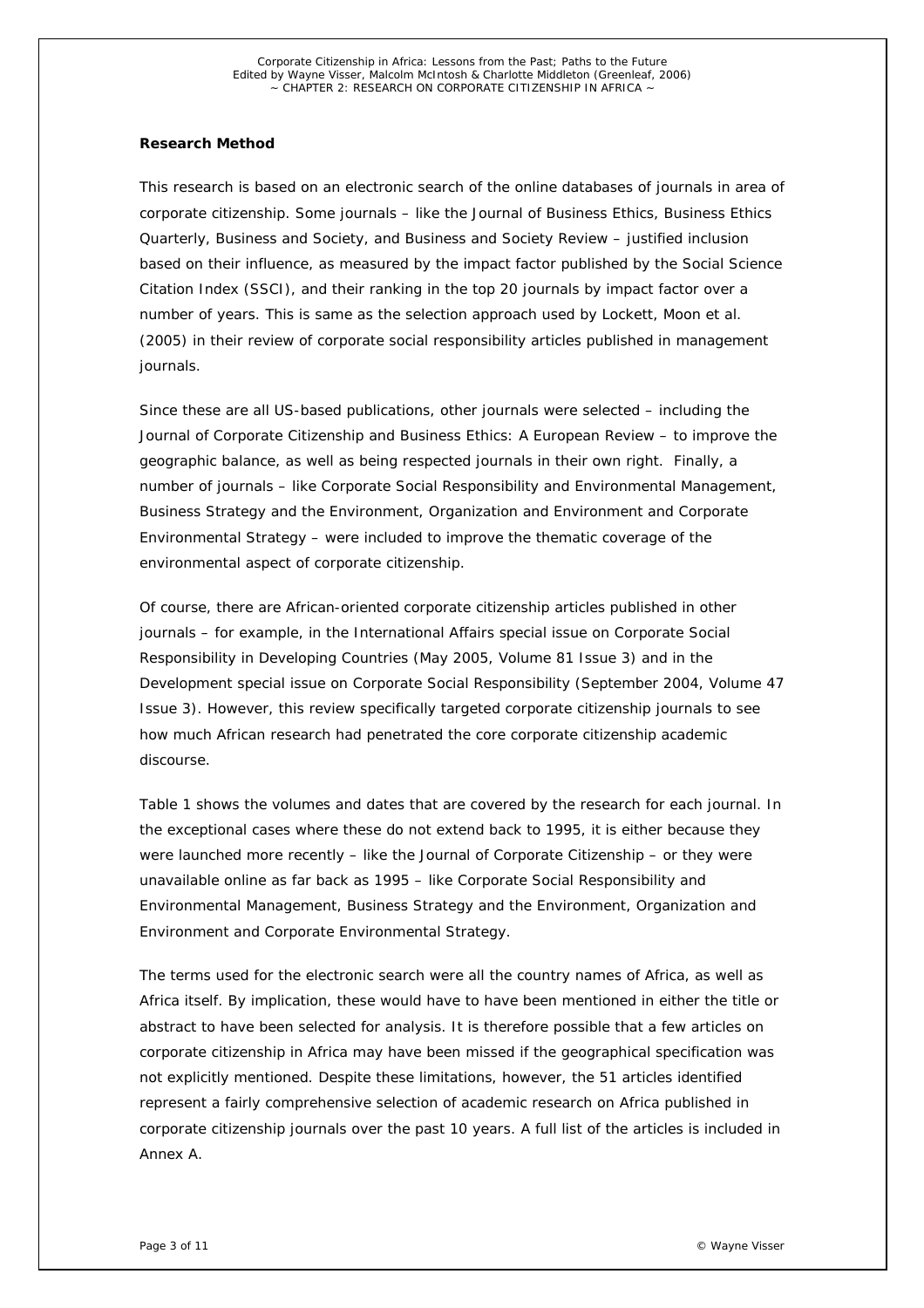| Journal                                   | <i>Volumes</i> | Dates                                    |
|-------------------------------------------|----------------|------------------------------------------|
|                                           | $14(1) -$      |                                          |
| Journal of Business Ethics                | 60(1)          | Jan 95 – Aug 05                          |
| Journal of Corporate Citizenship          | $1 - 18$       | Spr 01 - Sum 05                          |
| <b>Business Ethics: A European Review</b> | $6(1) - 14(2)$ | Jan 97 – Apr 05                          |
| <b>Business and Society Review</b>        | $92 - 110(2)$  | Win 95 - Sum 05                          |
| Eco-Management and Auditing / Corporate   |                |                                          |
| Social Responsibility and Environmental   | $3(1) - 12$    |                                          |
| Management                                | (3)            | Feb $96 -$ Sep 05                        |
| <b>Business Ethics Quarterly</b>          | $5(1) - 15(3)$ | Jan 95 - Jul 05                          |
|                                           | $34(1) -$      |                                          |
| <b>Business and Society</b>               | 44(2)          | Apr 95 - Jun 05                          |
| Corporate Environmental Strategy          | $5(2) - 9(4)$  | Win $98 - Dec 02$                        |
|                                           |                | Mar $96 - \frac{\text{Jul}}{\text{Aug}}$ |
| Business Strategy and the Environment     | $5(1) - 14(4)$ | 05                                       |
|                                           | $10(1) -$      |                                          |
| Organization & Environment                | 18(2)          | Mar 97 - Jun 05                          |

# **Table 1: Journal Volumes Included in the Research on Corporate Citizenship in Africa (1995-2005)**

### *Key Findings*

Table 2 shows that publication of corporate citizenship research on Africa has occurred chiefly in two journals: the Journal of Business Ethics (JBE), which accounts for 37% of all articles, and the Journal of Corporate Citizenship (JCC), which accounts for 14%. This has been largely determined by the publication of special issues focused on Africa – accounting for five of the 19 articles, 26%, for the JBE (special issue Volume 9 Issue 4 2000), and 10 of the 14 articles, or 71%, for the JCC. Although the absolute number of articles appearing in the JBE is higher than the JCC, the proportion to total articles published is lower, since JBE has 12 issues per year compared with JCC's four.

The collective weight of the ethics focused journals is the most likely explanation for the thematic dominance of business ethics as a research topic, accounting for 42% of all articles, as shown in Table 3. It may also be that corporate citizenship debates have historically been framed in terms of ethics due to the high profile issues like the injustice of colonialism and apartheid and the prevalence of corruption and fraud on the continent. It is expected that other themes, such as stakeholders, social responsibility and health and safety (including HIV/Aids) will move up the agenda as corporate citizenship increasingly addresses these issues in an African context.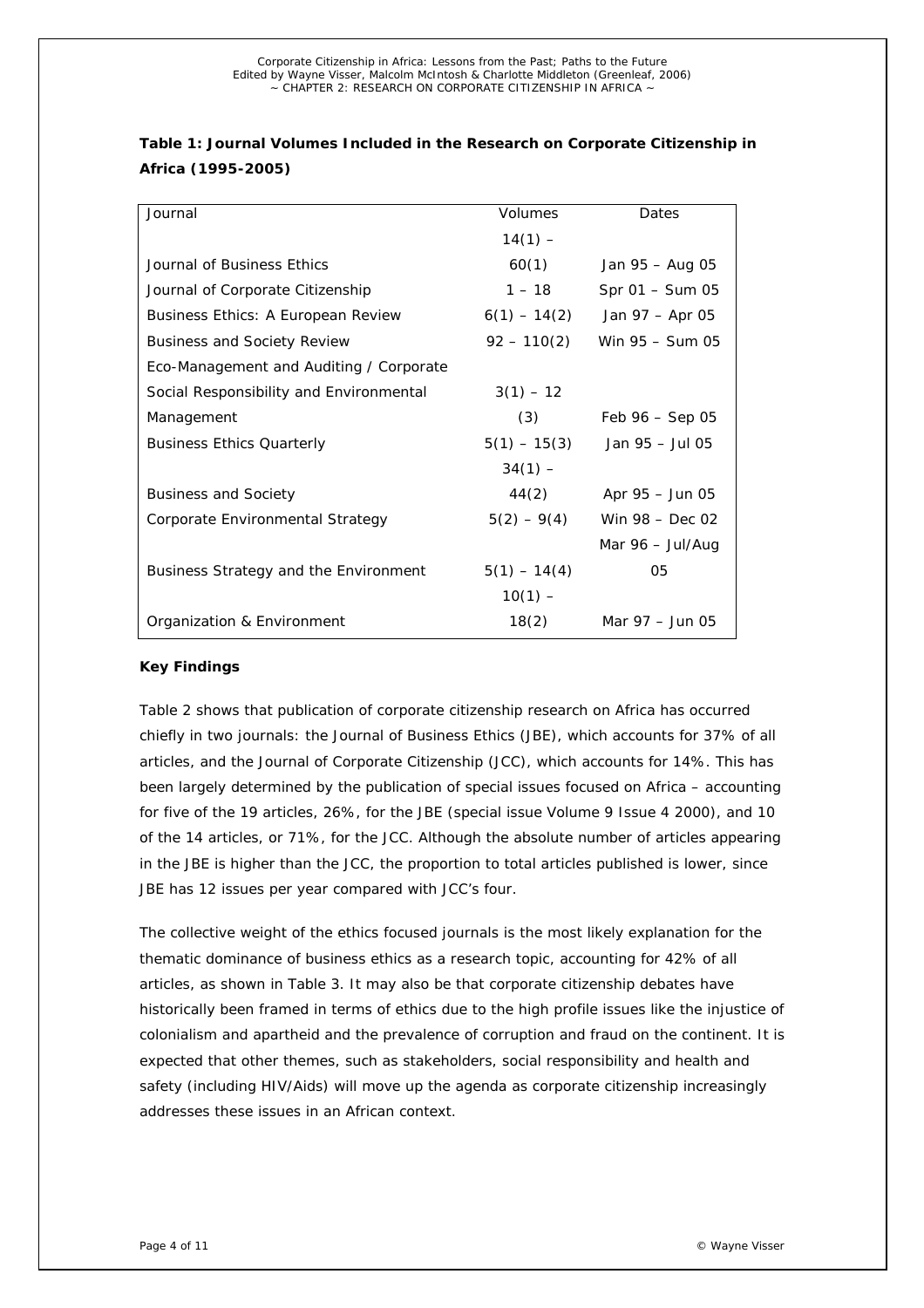# **Table 2: Journals Publishing Articles on Corporate Citizenship in Africa (1995- 2005)**

|                                       |                    | Percentage of |
|---------------------------------------|--------------------|---------------|
| Journal                               | Number of articles | articles      |
| Journal of Business Ethics            | 19                 | 37%           |
| Journal of Corporate Citizenship      | 14                 | 27%           |
| Business Ethics: A European Review    | 6                  | 12%           |
| <b>Business and Society Review</b>    | 3                  | 6%            |
| Corporate Social Responsibility and   |                    |               |
| Environmental Management / Eco-       |                    |               |
| Management and Auditing               | 3                  | 6%            |
| <b>Business Ethics Quarterly</b>      | 2                  | 4%            |
| <b>Business and Society</b>           | 2                  | 4%            |
| Corporate Environmental Strategy      | 2                  | 4%            |
| Business Strategy and the Environment | O                  | 0%            |
| Organization & Environment            | $\Omega$           | 0%            |
|                                       |                    |               |
| Total                                 | 51                 | 100%          |

# **Table 3: Thematic Focus of Journals Articles on Corporate Citizenship in Africa (1995-2005)**



Echoing previous studies, South Africa continues to dominate the geographical focus of African corporate citizenship research, comprising 57% of all articles, as shown in Table 4. The secondary emphasis on Nigeria can be explained by the high media profile generated around corporate citizenship issues and the oil / petrochemical sector, especially focused on Shell and their impacts on the Ogoni people. It is both a sad indictment and great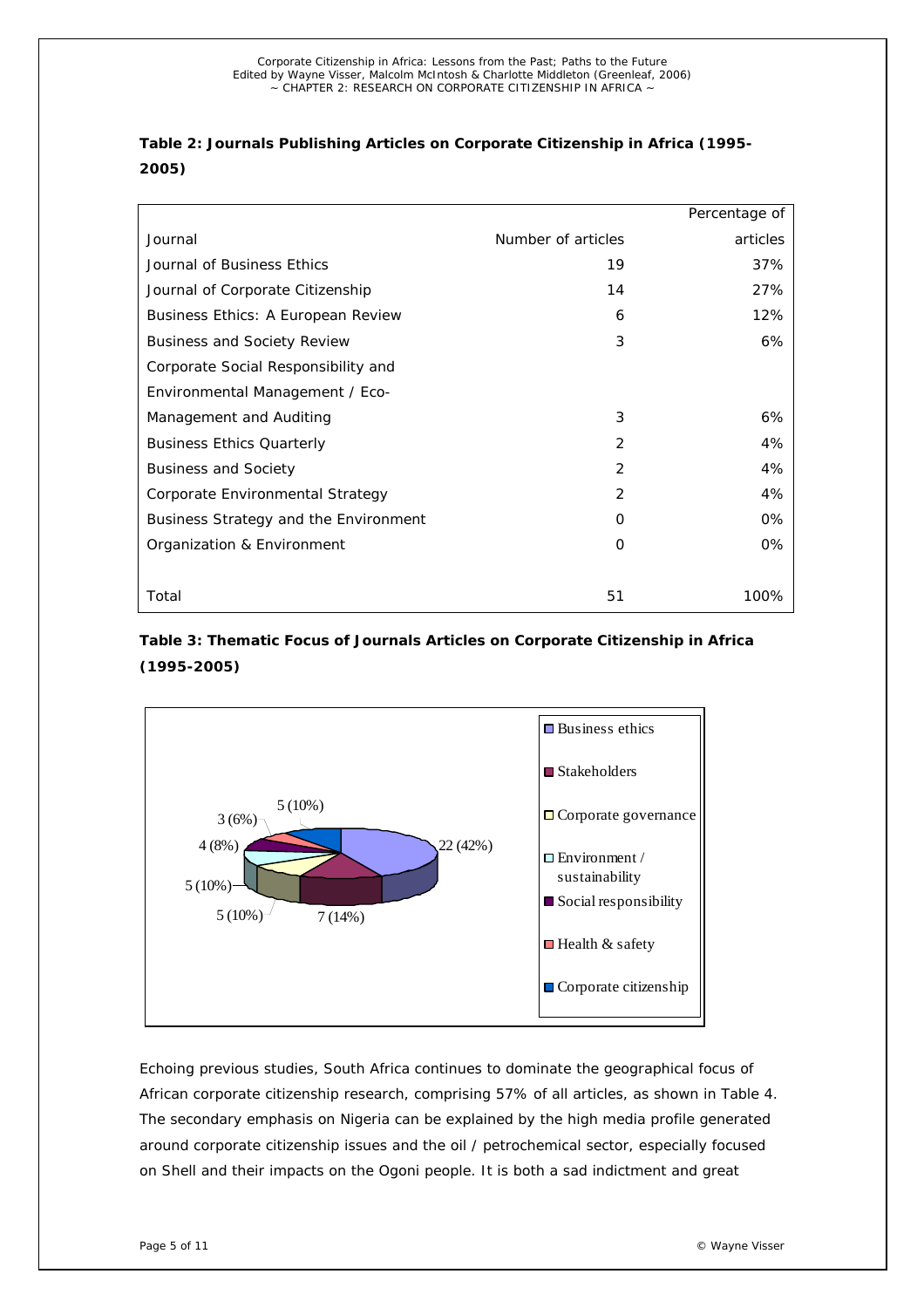opportunity that only 12 of Africa's 53 countries have had any research published in core corporate citizenship journals.

| Table 4: Geographic Focus of Journals Articles on Corporate Citizenship in Africa |
|-----------------------------------------------------------------------------------|
| $(1995 - 2005)$                                                                   |

|               |                    | Percentage of |
|---------------|--------------------|---------------|
| Country       | Number of articles | articles      |
| South Africa  | 29                 | 57%           |
| Nigeria       | 8                  | 16%           |
| Africa        |                    |               |
| (General)     | 6                  | 12%           |
| Cameroon      | 1                  | 2%            |
| Cote d'Ivoire | 1                  | 2%            |
| Egypt         | 1                  | 2%            |
| Kenya         | 1                  | 2%            |
| Mali          | 1                  | 2%            |
| Mauritius     | 1                  | 2%            |
| Sudan         | 1                  | 2%            |
| Tanzania      | 1                  | 2%            |
| Zambia        | 1                  | 2%            |
| Zimbabwe      | 1                  | 2%            |

The most significant finding on industry sectors (Table 5) is that nearly two thirds of articles (61%) have no sector orientation at all. Of those that do focus on particular industries, it is unsurprising that traditionally high impact sectors like petrochemicals, agriculture and mining feature, while attention to areas like education and finance is encouraging. Once again, this indicates the huge scope for new and enlightening research that critically examines the role of particular industry sectors in practising corporate citizenship.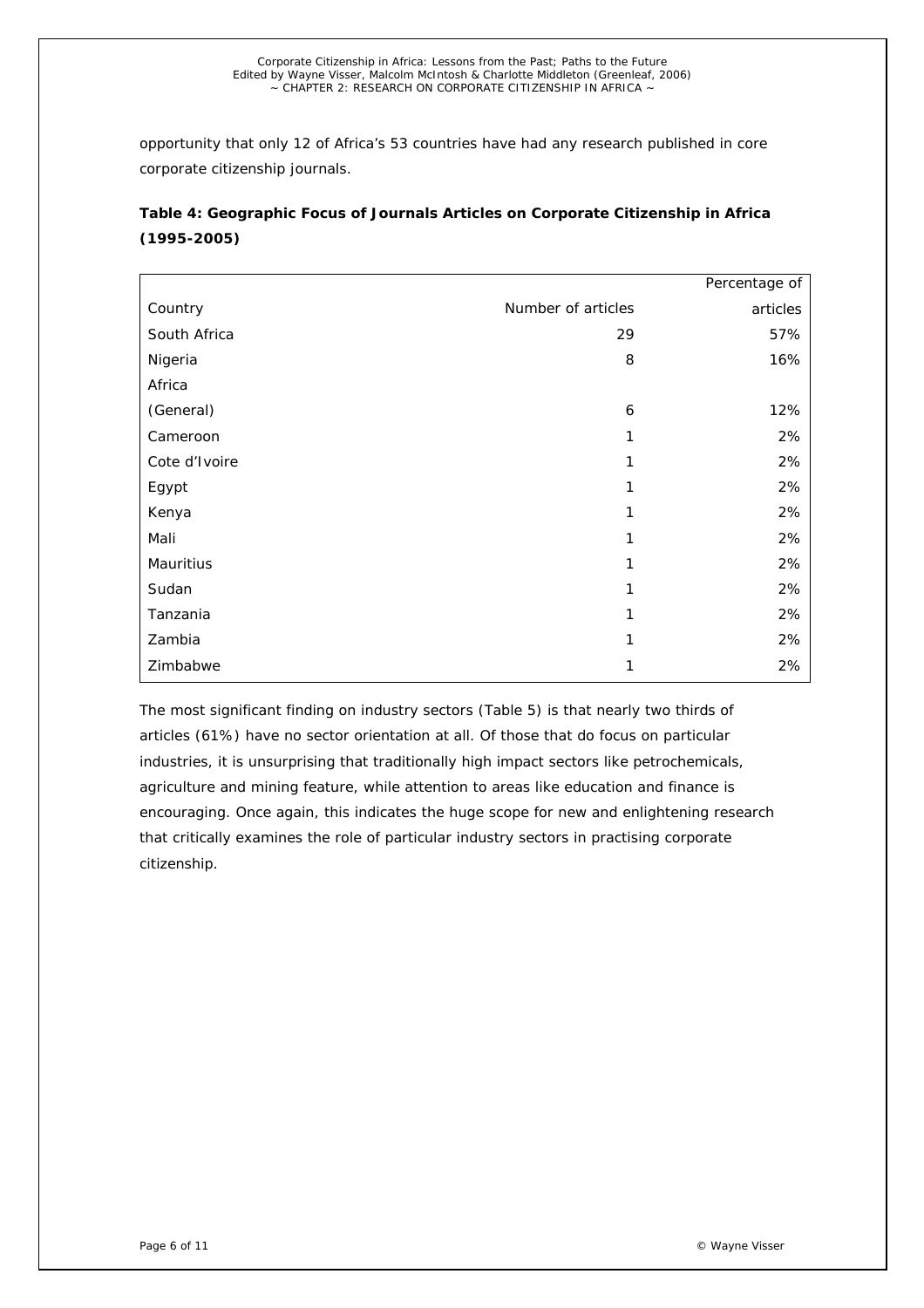| Industry      |                    | Percentage of |
|---------------|--------------------|---------------|
| Sector        | Number of articles | articles      |
| No sector     |                    |               |
| focus         | 31                 | 61%           |
| Petrochemical | 5                  | 10%           |
| Agriculture   | 3                  | 6%            |
| Education     | 3                  | 6%            |
| Mining        | 3                  | 6%            |
| Electricity   | 2                  | 4%            |
| Financial     | 2                  | 4%            |
| Motor         | 1                  | 2%            |
| Process       | 1                  | 2%            |
| Professionals | 1                  | 2%            |

# *Table 5: Industry Sector Focus of Journals Articles on Corporate Citizenship in Africa (1995-2005)*

#### *Conclusion*

This paper has been included as an introduction to the book in order to frame the debate about corporate citizenship in Africa going forward. Hopefully, the brief listing and analysis will serve as a reference point upon which future scholars can draw in their own studies. There are clearly massive opportunities to increase the scale and coverage of corporate citizenship research in Africa, and especially to incorporate more thematic, geographic and sector diversity. Let us hope that when a similar review is conducted in another 10 years, the field would have developed considerably in breadth, depth and quality. For nowhere is a contribution to knowledge more urgently needed than in the pursuit of ways to effectively address the human and ecological development of Africa.

### *References*

- Barkhuysen, B. and G. J. Rossouw (2000). "Business Ethics as an Academic Field: Its Current Status." Business Ethics: A European Review 9(4): 229-235.
- Carroll, A. B. (1991). "The Pyramid of Corporate Social Responsibility: Toward the Moral Management of Organizational Stakeholders." Business Horizons 34: 39-48.
- Lockett, A., J. Moon, et al. (2005). "Corporate Social Responsibility In Management Research: Focus, Nature, Salience, And Sources Of Influence." Journal of Management Studies forthcoming.
- McIntosh, M. (2003). Raising A Ladder To The Moon: The Complexities of Corporate Responsibility. London, Palgrave Macmillan.
- Rossouw, G. (2000). "Out of Africa: An introduction." Business Ethics: A European Review 9(4): 225-228.
- Visser, W. (2005). "Corporate Citizenship in South Africa: A Review of Progress since Democracy." Journal of Corporate Citizenship 18: 29-38.
- Visser, W., Ed. (2005). Revisiting Carroll's CSR Pyramid: An African Perspective. Corporate Citizenship in a Development Perspective. Copenhagen, Copenhagen Business School Press.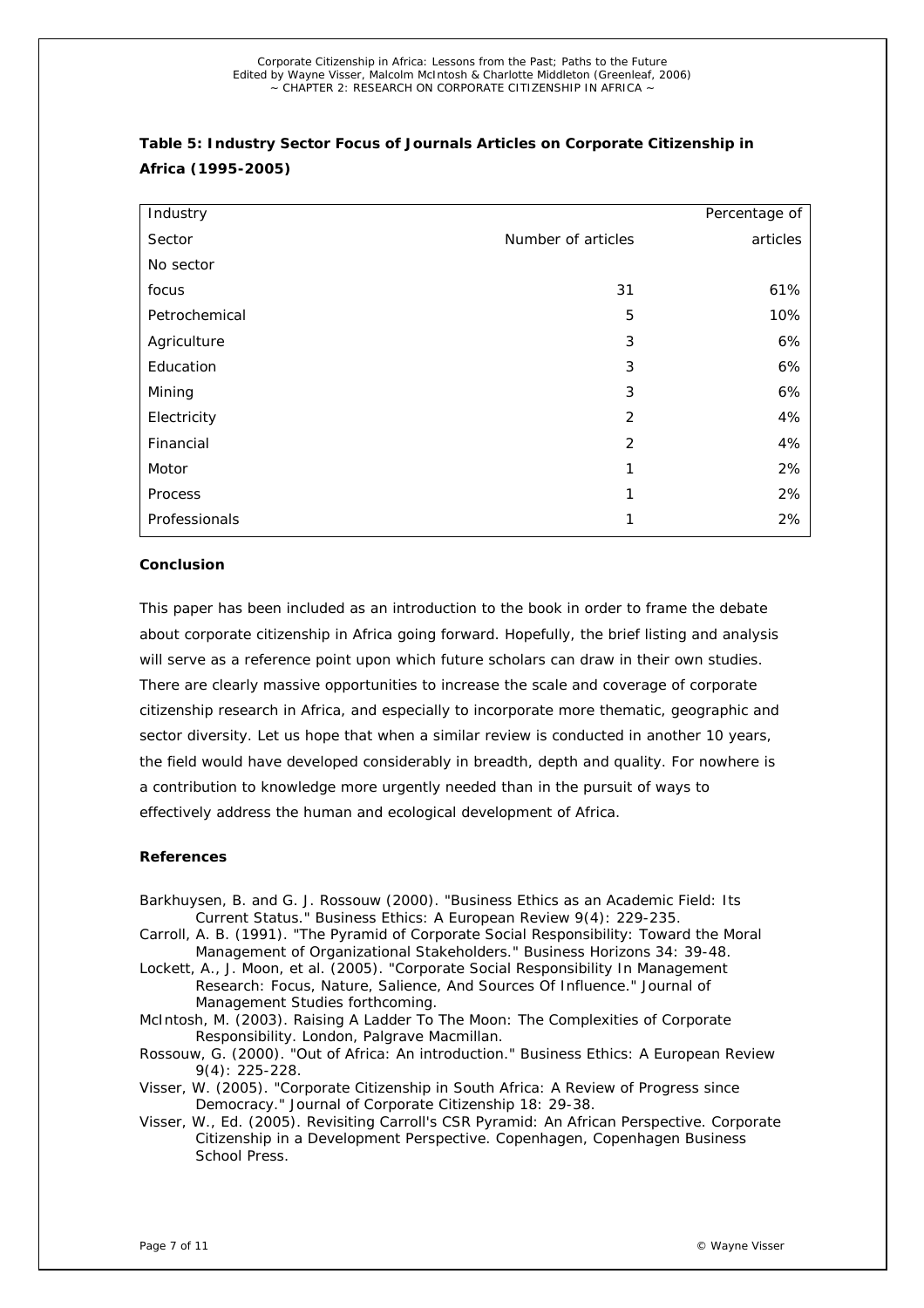## *Annex A: Journal Articles on Corporate Citizenship in Africa: 1995-2005*

| Author(s)                                                          | Year | Title                                                                                                                                                                                                           | Journal                               | Vol(Nr): Pages        |
|--------------------------------------------------------------------|------|-----------------------------------------------------------------------------------------------------------------------------------------------------------------------------------------------------------------|---------------------------------------|-----------------------|
| Abratt, R & N Penman                                               | 2002 | Understanding factors affecting salespeople's perceptions of<br>ethical behaviour in South Africa                                                                                                               | Journal of Business Ethics            | $35(4): 269-$<br>280  |
| Ahmed, MM, KY Chung & JW<br>Eichenseher                            | 2003 | Business students' perception of ethics and moral judgement:<br>A cross-cultural study                                                                                                                          | Journal of Business Ethics            | 43(1): 89-102         |
| Ahunwan, B                                                         | 2002 | Corporate governance in Nigeria                                                                                                                                                                                 | Journal of Business Ethics            | $37(3): 269-$<br>287  |
| Barkhuysen, B & G Rossouw                                          | 2000 | Business ethics as an academic field: Its current status                                                                                                                                                        | Business Ethics: A European<br>Review | $9(4): 229-235$       |
| De Jongh, D                                                        | 2004 | A stakeholder perspective on managing social risk in South<br>Africa: Responsibility or accountability                                                                                                          | Journal of Corporate<br>Citizenship   | $15:27-31$            |
| De Jongh, D & P Prinsloo                                           | 2005 | Why teach corporate citizenship differently?                                                                                                                                                                    | Journal of Corporate<br>Citizenship   | 18: 113-122           |
| Dolan, CS & M Opondo                                               | 2005 | Seeking common ground: Multi-stakeholder processes in<br>Kenya's cut flower industry                                                                                                                            | Journal of Corporate<br>Citizenship   | 18: 87-98             |
| Egels, N                                                           | 2005 | CSR in electrification of rural Africa: The case of ABB in<br>Tanzania                                                                                                                                          | Journal of Corporate<br>Citizenship   | $18:75-85$            |
| Erondu, EA, A Sharland & JO<br>Okpara                              | 2004 | Corporate ethics in Nigeria: A test of the concept of an ethical<br>climate                                                                                                                                     | Journal of Business Ethics            | $51(4): 349-$<br>357  |
| Eweje, G                                                           | 2005 | Hazardous Employment and Regulatory Regimes in the South<br>African Mining Industry: Arguments for Corporate Ethics at<br>the Workplace                                                                         | Journal of Business Ethics            | $56(2)$ : 163-<br>183 |
| Fourie, A & T Eloff                                                | 2005 | The case for collective business action to achieve systems<br>change: Exploring the contributions made by the private<br>sector to the social, economic and political transformation<br>process in South Africa | Journal of Corporate<br>Citizenship   | 18: 39-48             |
| Gichure, C                                                         | 2000 | Fraud and the African Renaissance                                                                                                                                                                               | Business Ethics: A European<br>Review | $9(4): 236 - 247$     |
| Hamann, R, P Kapelus, D<br>Sonnenberg, A Mackenzie & P<br>Hollesen | 2005 | Local governance as a complex system: Lessons from mining<br>in South Africa, Mali and Zambia                                                                                                                   | Journal of Corporate<br>Citizenship   | $18:61-73$            |
| Hamann, R, N Acutt & P<br>Kapelus                                  | 2003 | Responsibility versus accountability: Interpreting the World<br>Summit on Sustainable Development for a synthesis model of<br>corporate citizenship                                                             | Journal of Corporate<br>Citizenship   | $9:32-48$             |
| Heese, Karen                                                       | 2003 | Black economic empowerment in South Africa: A case study                                                                                                                                                        | Journal of Corporate                  | 12: 93-101            |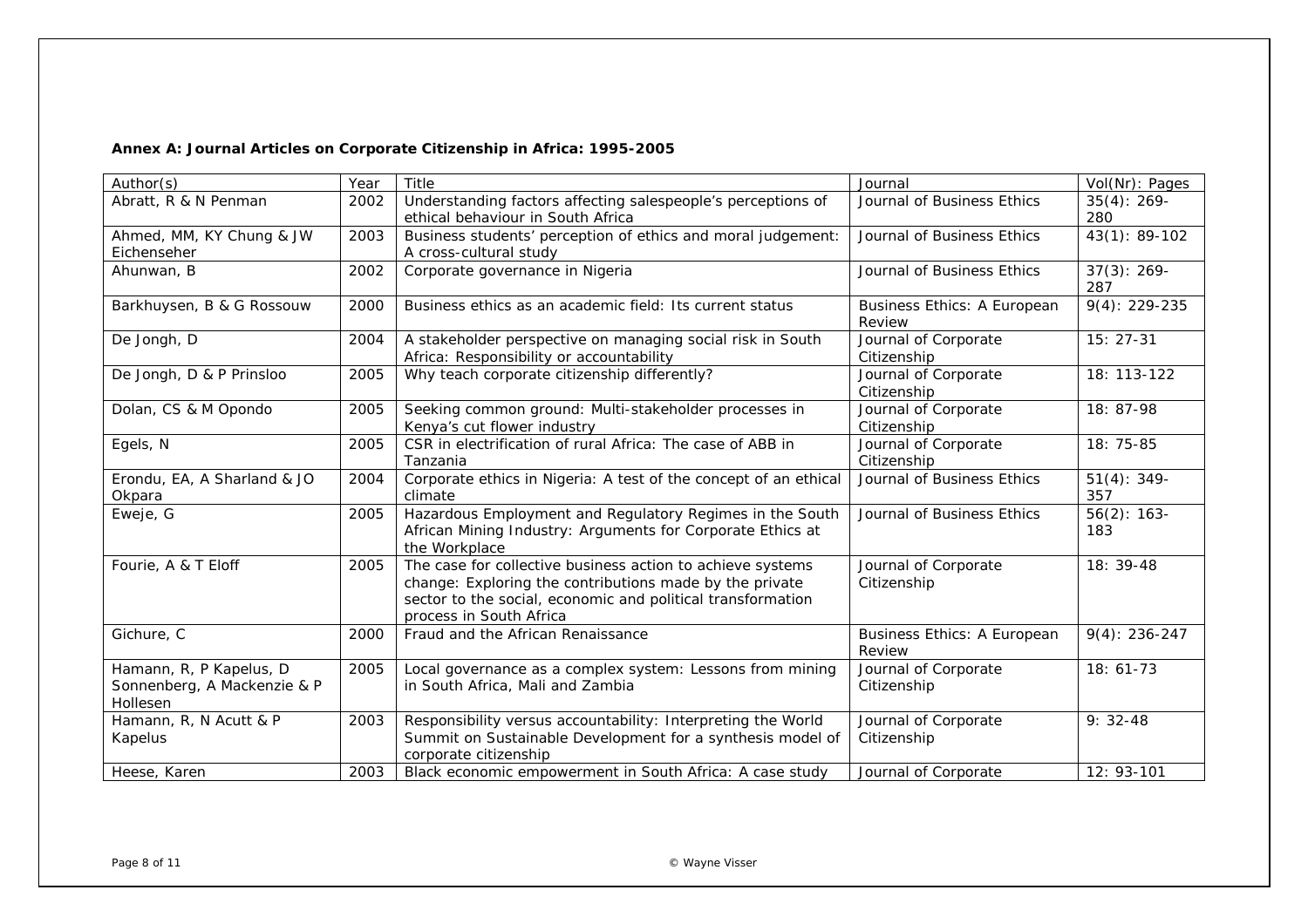|                                          |      | of non-inclusive stakeholder engagement                                                                                          | Citizenship                                                        |                          |
|------------------------------------------|------|----------------------------------------------------------------------------------------------------------------------------------|--------------------------------------------------------------------|--------------------------|
| Higgs-Kleyn, N & D Kapelianis            | 1999 | The role of professional codes in regulating ethical conduct                                                                     | Journal of Business Ethics                                         | $19(4): 363-$<br>374     |
| Hill, R                                  | 2001 | Environmental initiatives in South African wineries: A<br>comparison between small and large wineries                            | Eco-Management and<br>Auditing                                     | $8(4): 210-228$          |
| Hummels, H                               | 1998 | Organising ethics: A stakeholder debate                                                                                          | Journal of Business Ethics                                         | $17(13): 1403 -$<br>1419 |
| Idahosa, P                               | 2002 | Business ethics and development in conflict (zones): The<br>case of Talisman Oil                                                 | Journal of Business Ethics                                         | $39(3): 227 -$<br>246    |
| Ite, UE                                  | 2004 | Multinationals and corporate social responsibility in<br>developing countries: A case study of Nigeria                           | Corporate Social<br>Responsibility and<br>Environmental Management | $11(1): 1-11$            |
| Jackson, KT                              | 2000 | The polycentric character of business ethics decision making<br>in international contexts                                        | Journal of Business Ethics                                         | $23(1): 123 -$<br>143    |
| Kapelus, P                               | 2002 | Mining, corporate social responsibility and the "community":<br>The case of Rio Tinto, Richards Bay Minerals and the<br>Mbonambi | Journal of Business Ethics                                         | $39(3): 275 -$<br>296    |
| Krummeck, S                              | 2000 | The role of ethics in fraud prevention: A practitioner's<br>perspective                                                          | Business Ethics: A European<br>Review                              | $9(4): 268-272$          |
| Kumar, R, WB Lamb & RE<br>Wokutch        | 2002 | The end of the South African sanctions, institutional<br>ownership, and the stock price performance of boycotted<br>firms        | <b>Business and Society</b>                                        | $41(2)$ : 133-<br>165    |
| Labuschagne, C, AC Brent & SJ<br>Claasen | 2005 | Environmental and social impact considerations for<br>sustainable project life cycle management in the process<br>industry       | Corporate Social<br>Responsibility and<br>Environmental Management | $12(1): 38-54$           |
| Limbs, EC & TL Fort                      | 2000 | Nigerian business practices and their interface with virtue<br>ethics                                                            | Journal of Business Ethics                                         | $26(2)$ : 169-<br>179    |
| Geo-JaJa, MA & GL Mangum                 | 2000 | The foreign corrupt practices act's consequences for US<br>trade: The Nigerian example                                           | Journal of Business Ethics                                         | $24(3): 245 -$<br>255    |
| Malan, D                                 | 2005 | Corporate citizens, colonialists, tourists or activists? Ethical<br>challenges facing South African corporations in Africa       | Journal of Corporate<br>Citizenship                                | 18: 49-60                |
| Mbohwa, C & S Fukada                     | 2002 | ISO 14001 certification in Zimbabwe: Experiences, problems<br>and prospects                                                      | Corporate Environmental<br>Strategy                                | $9(4): 427-436$          |
| Middleton, C                             | 2005 | Turning point: Interview with Michael Spicer, Chief Executive,<br>South Africa Foundation                                        | Journal of Corporate<br>Citizenship                                | 18: 21-24                |
| Moskowitz, MR                            | 1995 | Company performance roundup                                                                                                      | <b>Business and Society Review</b>                                 | 92: 66-75                |
| Nepal, G                                 | 2003 | Ethical decision-making in business: Focus on Mauritius                                                                          | <b>Business Ethics: A European</b>                                 | $12(1): 54-63$           |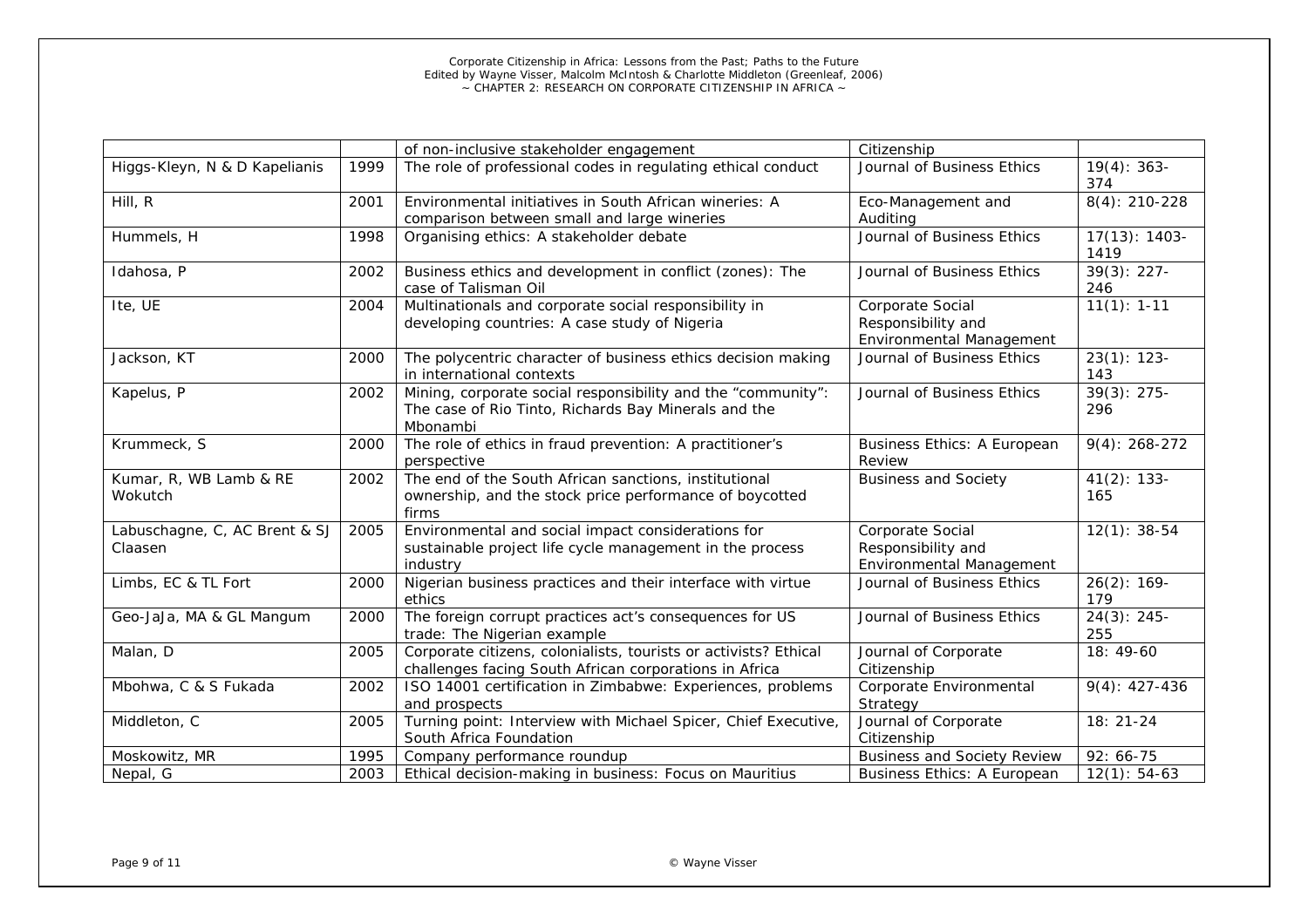|                                                             |      |                                                                                                                       | Review                                |                       |
|-------------------------------------------------------------|------|-----------------------------------------------------------------------------------------------------------------------|---------------------------------------|-----------------------|
| Painter-Morland, M, J<br>Fontrodona, WM Hoffman & M<br>Rowe | 2003 | Conversations across continents: Teaching business ethics<br>online                                                   | Journal of Business Ethics            | $48(1): 75-88$        |
| Prinsloo, ED                                                | 2000 | The African view of participatory business management                                                                 | Journal of Business Ethics            | $25(4): 275-$<br>286  |
| Rambharos, M                                                | 2005 | Turning Point: Managing HIV/AIDS at Eskom: A Non-<br>negotiable for Business Sustainability                           | Journal of Corporate<br>Citizenship   | 18: 25-28             |
| Rossouw, G                                                  | 2000 | Out of Africa: An introduction                                                                                        | Business Ethics: A European<br>Review | 9(4) 225-228          |
| Rossouw, GJ                                                 | 2000 | Defining and understanding fraud: A South African case study                                                          | <b>Business Ethics Quarterly</b>      | $10(4): 885 -$<br>895 |
| Rossouw, GJ, A van der Watt &<br>DP Malan                   | 2002 | Corporate governance in South Africa                                                                                  | Journal of Business Ethics            | $37(3): 289-$<br>302  |
| Rossouw, GJ                                                 | 2005 | Business ethics and corporate governance in Africa                                                                    | <b>Business and Society</b>           | 44(1):94-106          |
| Schrage, EJ & AP Ewing                                      | 2005 | The Cocoa Industry and Child Labour                                                                                   | Journal of Corporate<br>Citizenship   | 18: 99-112            |
| Schwartz, M                                                 | 1996 | Business ethics in developing countries: A response to<br>Rossouw                                                     | <b>Business Ethics Quarterly</b>      | $6(1): 111-115$       |
| Sethi, SP                                                   | 1995 | American corporations and the economic future of South<br>Africa                                                      | <b>Business and Society Review</b>    | 92: 10-18             |
| Sims, RL & AE Gegez                                         | 2004 | Attitudes towards business ethics: A five nation comparative<br>study                                                 | Journal of Business Ethics            | $50(3)$ : 253-<br>265 |
| Uys, T                                                      | 2000 | The politicisation of whistleblowers: A case study                                                                    | Business Ethics: A European<br>Review | $9(4): 259-267$       |
| Van Buren, HJ                                               | 1996 | Why business should help save the rainforests                                                                         | <b>Business and Society Review</b>    | 95: 22-25             |
| Van Zyl, E & K Lazenby                                      | 1999 | Ethical behaviour in the South African organisational context:<br>Essential and workable                              | Journal of Business Ethics            | $21(1): 15-22$        |
| Van Zyl, E & K Lazenby                                      | 2002 | The relation between ethical behaviour and work stress<br>amongst a group of managers in affirmative action positions | Journal of Business Ethics            | $40(2)$ : 111-<br>119 |
| Visser, W                                                   | 2002 | Sustainability Reporting in South Africa                                                                              | Corporate Environmental<br>Strategy   | $9(1): 79-85$         |
| Visser, W                                                   | 2005 | Corporate Citizenship in South Africa: A Review of Progress<br>since Democracy                                        | Journal of Corporate<br>Citizenship   | 18: 29-38             |
| Visser, W, C Middleton & M<br>McIntosh                      | 2005 | Introduction to the Journal of Corporate Citizenship Special<br>Issue on Corporate Citizenship in Africa              | Journal of Corporate<br>Citizenship   | 18: 18-20             |
| Wheeler, D, H Fabig & R Boele                               | 2002 | Paradoxes and dilemmas for stakeholder responsive firms in                                                            | Journal of Business Ethics            | $39(3): 297 -$        |